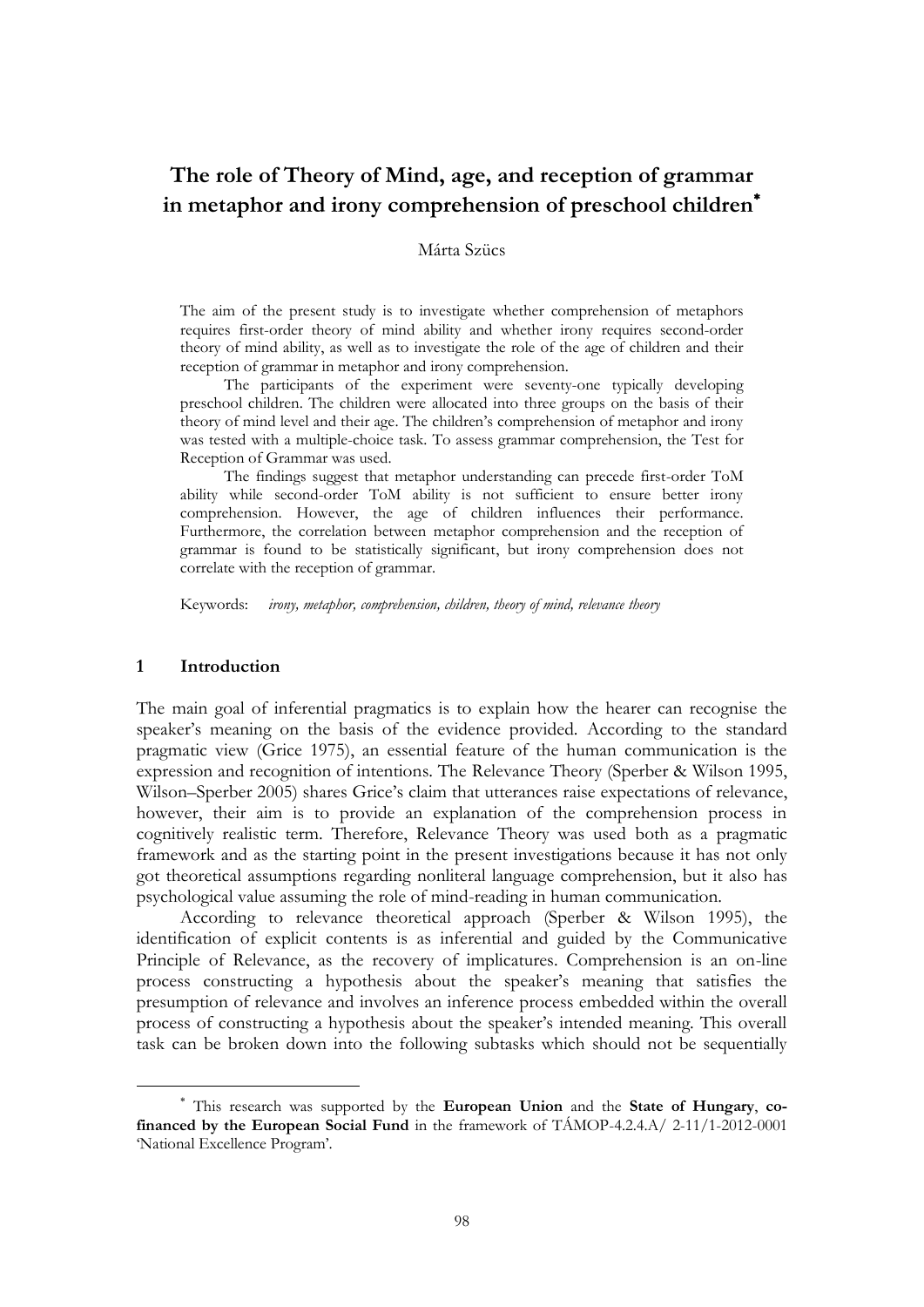ordered, but each of them involves a non-demonstrative inference in parallel: a hypothesis about explicatures, a hypothesis about intended contextual assumptions (implicated premisses) and a hypothesis about intended contextual implications (implicated conclusions). In this sense the comprehension process of each utterance (explicatures and nonliteral language forms) is treated in the same way, that is, following a path of least effort in computing the optimal cognitive effect, the hearer should take the decoded meaning and enrich it at the explicit and implicit level until the resulting interpretation meets his/her expectation of relevance (Wilson−Sperber 2005).

On the other hand, Relevance Theory argues against the more general assumption – in rhetorics and Grice's framework  $(1975)$  – that metaphor and irony should be given parallel treatments, that is, irony, like metaphor, is an overt violation of the maxim of thruthfulness.

The interpretation of every utterance (explicature or implicature) involves a complex, multi-level mental state attribution (the attribution of mental states to others) which is called the Theory of Mind. Depending on what kind of metarepresentational or theory of mind level is required to be understood, these nonliteral language forms are treated differently.

According to Relevance Theory, metaphor and loose talk are alternative routes to achieving optimal relevance, and the propositional form of a metaphorical utterance is a more or less loose interpretation of the speaker's thought. The explicit content of metaphors (as loose talk) is indeterminate to some degree, which is linked to the relative strength of implicatures. A proposition may be strongly implicated (its recovery is essential in order to arrive at an interpretation) or weakly implicated (its recovery helps with the construction of an interpretation, but is not itself essential because the utterance suggests a range of similar possible implicatures). Metaphorical utterances convey an array of weak implicatures, e.g. "John has a square mind" weakly implicates that John is rigid in his thinking, does not easily change his mind.

On the other hand, ironic utterances quote or refer to an attributed thought and express the spreaker's attitude towards this thought. Therefore, ironical utterances are echoic and express indirectly dissociative – wry, skeptical, mocking – or humorous attitudes towards the attributed utterance or thought (1).

(1) What a skinny cat! (said in a funny way about a really fat cat)

To understand an ironical expression, the hearer has to recognise not only the basic proposition expressed, but also the fact that it is being attributively used, as well as the attitude that the speaker intends to convey. Therefore, irony comprehension involves a higher order metarepresentational ability, while metaphor comprehension requires only first-order metarepresentational ability, namely the Theory of Mind (Wilson & Sperber 2005).

The notion of Theory of Mind (ToM) refers to an appreciation of others' mental states – such as beliefs, thoughts, feelings, knowledge and wishes – that enables us to explain and predict others" behaviour. Premack and Woodruff (1978) were the first to the term of Theory of Mind to refer to the child's ability to attribute thoughts, feelings, ideas and intentions to other people.

Perner and Wimmer (1985) have described two types of beliefs that play a crucial role in children"s understanding of social interactions: first-order beliefs that refer to what children think about real events (2) and second-order beliefs that pertain to what children think about other people"s thoughts (3).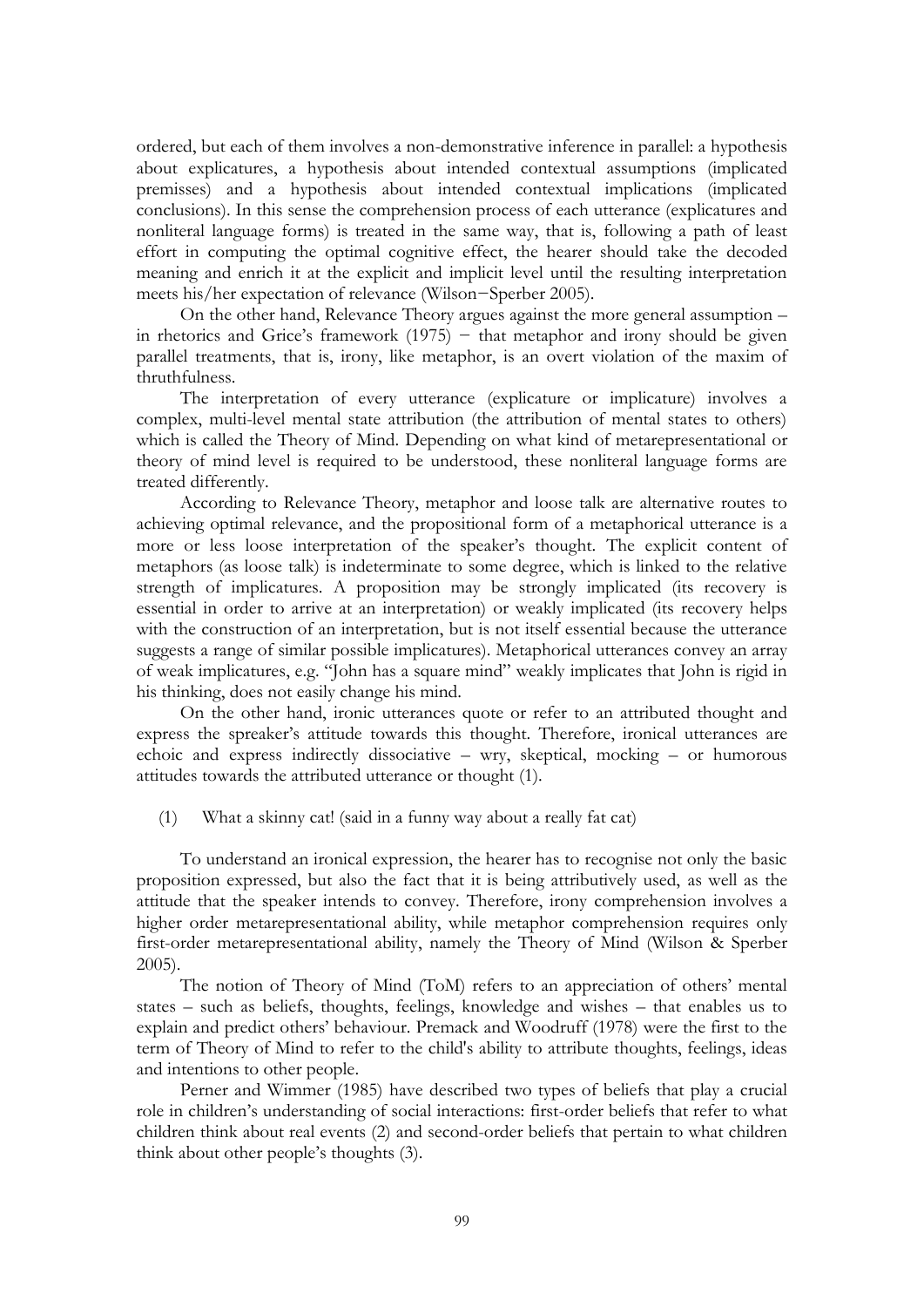- (2) Peti thinks that Mari is angry.
- (3) Peti thinks that Mari thinks that he is angry with her.

The predictions about the degree of Theory of Mind necessary for understanding metaphor and irony are confirmed in adolescents with autism and in normally developing children by Happé (1993). These findings show that autistic subjects who pass first-order false belief tests comprehend metaphor, but fail to understand ironic utterances. However, children who pass second-order false belief tests tend to comprehend irony as well. Moreover, the performance of a small sample of normally developing young children shows that only second-order ToM passers (who pass both of first-order and secondorder false belief tests) understand irony while both groups (first-order ToM passers and second-order ToM passers) are at the ceiling on metaphor comprehension. The conclusions are that Theory of Mind performance is a very good predictor of metaphor and irony comprehension.

Concerning these findings, some facts and recent evidence may question this simplified picture about the role of Theory of Mind in metaphor and irony comprehension in typically developing children.

The sample size of normally developing children in Happé"s study (1993) was not really demonstrative, because the sample size was relatively small: in the second-order group there were only 5 children.

On the other hand, Tager-Flusberg (2000) shows there is a different developmental relationship between ToM and pragmatic competence among individuals with autism, more specifically, the connection between ToM and pragmatic skills is not so close in children developing typically as in individuals with autism.

Third, Nippold (1998) mentions that the age factor could also play a role in these findings. Children typically pass first-order false belief tasks at around the age of 4 but metaphor understanding increases throughout adolescence, that is why the age of the autistic adolescent participants might have influenced, more precisely, positively distorted the results.

In the developmental literature Winner (1997) states that metaphor and irony differ not only in their primary functions and structures, but the competences that are used to understand them are different. Understanding metaphor is primarily a logical-analytic task, in which the hearer should recognise the linguistic elements being linked. However, understanding irony is essentially a social-analytic task, in which the hearer tries to recognise the speaker"s beliefs and attitudes.

According to Vosniadou (1986, 1987), metaphor comprehension is conceptualised as a continuous process which starts at early ages and develops gradually, constrained primarily by limitations in children"s conceptual knowledge, linguistic skill, and information processing ability. She identifies some of the critical variables that might have effects on metaphor comprehension, supported by some empirical evidence. (1) The linguistic form of the metaphorical statement affects metaphor understanding, for instance, the riddles ("What is like a scar but marks the sky?") were found the easiest of all the forms to explicate (Winner, Engel, and Gardner 1980). (2) The content of the metaphorical statement is another important determiner of comprehension, as Billow"s findings (1975) show, young children find metaphors based on perceptual similarity ("The cloud is a sponge") easier to understand than metaphors based on abstract and complex relations ("My head is an apple without any core"). (3) The appropriate and more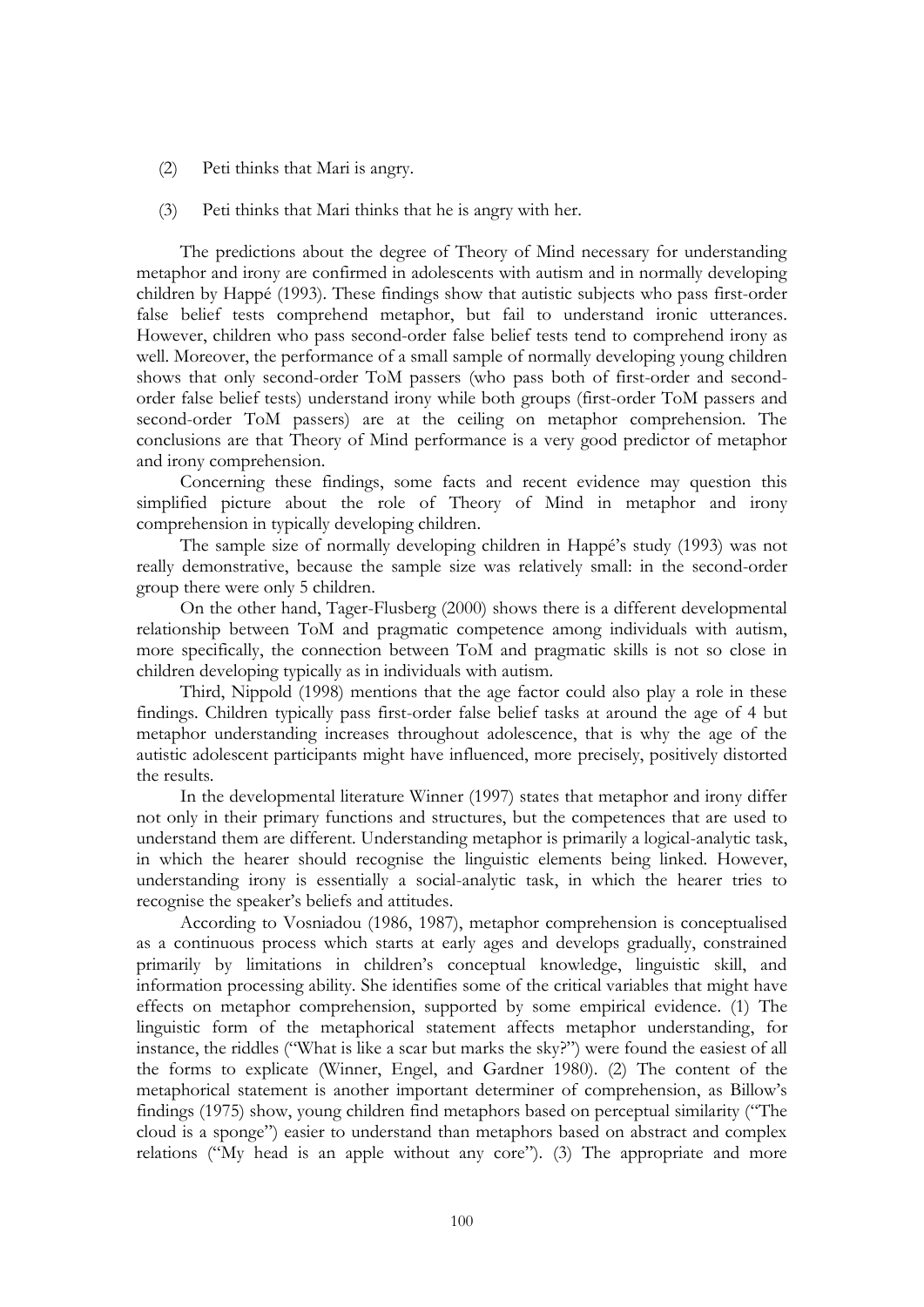predictable linguistic and pragmatic context, in which the metaphorical statement occurs, can facilitate the comprehension of metaphor (Vosniadou et al. 1984). (4) The difficulty of the comprehension task is a factor which can influence the outcome, therefore our perception of children"s metaphoric comprehension level. Paraphrase and explication are more difficult than the multiple-choice tasks, children who failed on the paraphrase measure often succeeded on the multiple-choice test, as Winner (1997: 46) demonstrated. To sum up, however, it is not exactly clear how these factors interact with each other and with the age of the children (Vosniadou 1987).

Norbury"s (2005) study investigated the role of both Theory of Mind and language ability in metaphor understanding in children with communication impairments. Her results provide evidence that the possession of first-order Theory of Mind skills is not sufficient to ensure adequate metaphor comprehension, but language ability in general and semantic skills specifically are more important for metaphor comprehension.

In connection with irony, Sullivan et al. (1995) examined the relationship between the ability to attribute second-order mental states and the ability to discriminate lies from ironic jokes in typically developing children. The results provide evidence that secondorder mental state attribution (Person 1 does not know what Person 2 knows) precedes the ability to distinguish lies form jokes. Furthermore, Sullivan et al. (2003) compared adolescents with Williams syndrome to age-matched individuals with Prader-Willi syndrome, using the task designed by Sullivan et al. (1995). Their results showed that almost none of the participants in any of the groups, even those who were able to conceptualise second-order knowledge sates, were able to correctly classify the ironic jokes, and judged them to be lies instead. Their conclusion was that the ability to conceptualise the second-order knowledge state of the speaker is necessary but not sufficient to distinguish ironic jokes from lies. The participants in both studies made the same kind of error, that is, they systematically called all the ironic jokes lies.

Similar results are shown in Szücs"s (2011) data, according to which typically developing schoolchildren are able to understand the intended meaning of ironic utterances, however, they can often not recognise the speaker's ironic attitude or they misunderstand it; in fact in most cases they think that the speaker intends to deceive them. On the other hand, these results raised the issue whether preschool children are able to recognise the ironic meaning and attitude of the ironic utterances, and if they can, at what age.

Because of the arising questions and uncertainties regarding these nonliteral language forms, the specific aims of the present study were three-fold.

One goal of the present study was to test the original prediction (Happé 1993) that the comprehension of metaphors requires first-order ToM ability and irony requires second-order theory of mind ability in typically developing children.The sample size of the typically developing participants in her study, the different developmental patterns of typically and atypically developing children"s comprehension, the inconsistent results of the recent studies (Norbury 2005, Sullivan et al. 1995, 2003), and the lack of Hungarian data (except Schnell"s (2007) findings, where the connection between ToM and comprehension of similes and metaphorical expressions was investigated, but the latter ones were idiomatic expressions in reality) indicated the first developmental investigation to examine systematically whether typically developing children who pass first- and second-order ToM tasks would have better understanding of metaphor and irony.

The second goal of the study was to investigate the role of the age of the children in their metaphor and irony comprehension. As Vosniadou (1987) demonstrated that metaphor comprehension starts during the preschool years and develops gradually to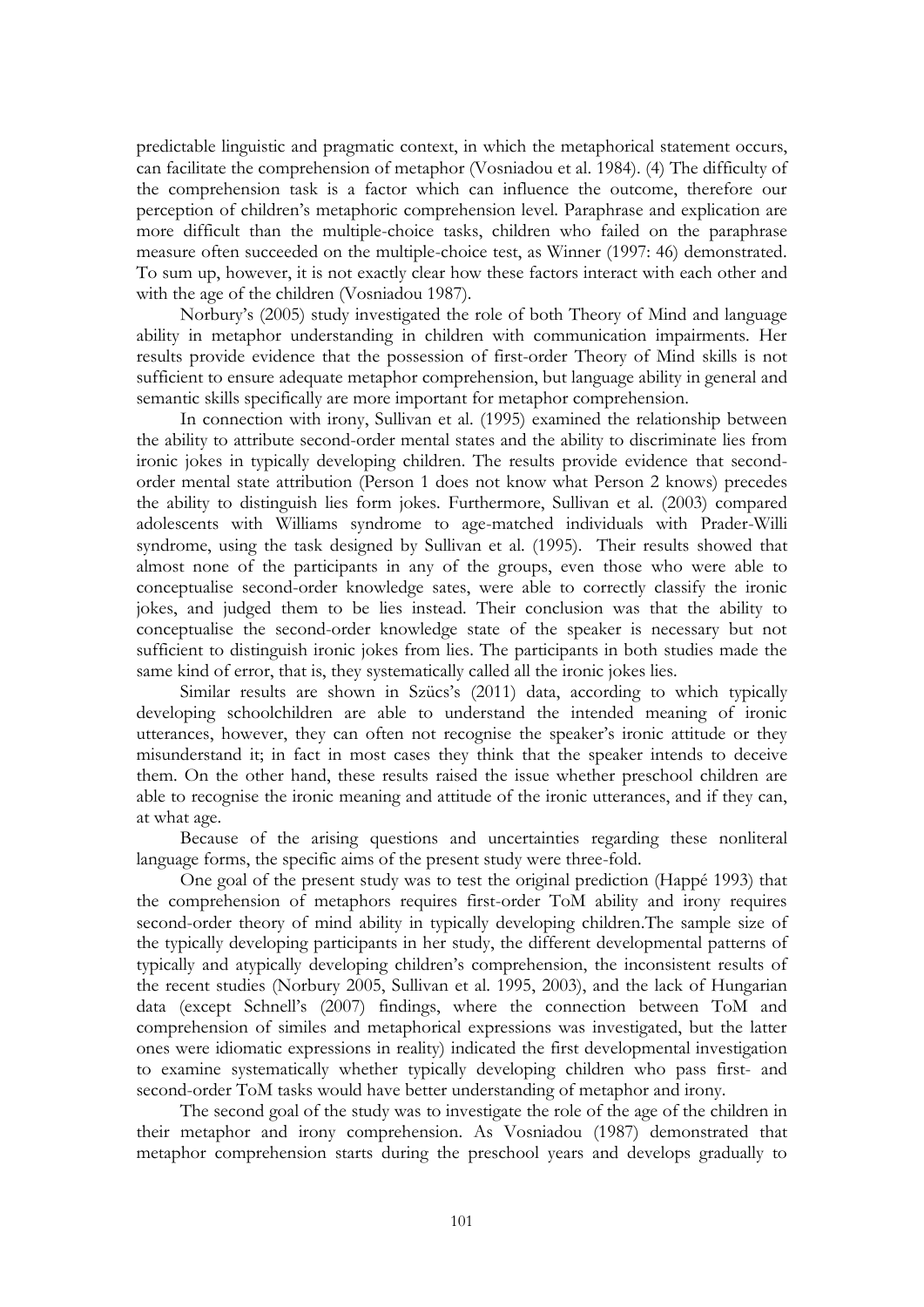encompass more complex metaphorical inputs, which can be influenced among other factors by the syntactic-semantic type of the metaphorical expression (Nippold et al. 1984). As she concluded that children (aged 7 and 9) had greater difficulty in comprehension of proportional metaphors than in predicative ones, but the psychological metaphors were not more difficult to understand in comparison to the perceptual ones. Therefore, this developmental investigation aimed to determine the comprehension level of certain predicative metaphors during preschool years. In the case of irony, earlier studies provided counterfactual evidence of the approximate age when children begin to understand irony. As Cresure (2007) shows, the estimated range is from the ages of 6 year (Winner-Leekam 1991) to 12 years (Capelli et al. 1990). Some recent findings indicate that 5 or 6 year-old children are able to recognise at least some of the components of ironic speech acts (Creusere 1997, Dews et al. 1996), but others show that even schoolchildren have difficulties with distinguishing irony from lies (Sullivan et al. 1995, 2003, Szücs 2011). Therefore, the present study was designed to investigate whether preschool children can comprehend ironic meaning and detect ironic attitude beyond the ironic utterances compared their performance with those of the control adult group.

The third goal of the study was to investigate how close the connection between the reception of grammar and the comprehension of metaphor and irony is. As discussed previously, Norbury (2005) provided evidence that semantic skills are important for metaphor comprehension. However, the correlation between the grammar reception level of children either in their metaphor or in their irony comprehension has not been shed light on so far.

## **2 Method**

## **2.1 Participants**

Seventy-one typically developing Hungarian preschool children (aged between 4 and 7) participated in the experiment.

To test the role of theory of mind ability in metaphor and irony comprehension, children were tested on two first-order and two second-order false belief tests. On the basis of their test results, they were allocated into three different groups as follows (Table 1):

| ToM group   | noToM  | 1stToM | 2ndToM        |
|-------------|--------|--------|---------------|
| Number      |        |        |               |
| Age (mean)  | 5:2    | 5:1    | $5.1^{\circ}$ |
| Age (range) | 4・フーム・ |        |               |

Table 1: Number and age (mean and range) of children in each ToM group

The noToM group included children, who failed both 1st order tasks, the 1stToM group included children, who passed both of the first-order tasks but failed whatever second-order tasks, and finally, the 2ndToM group included children, who passed both first-order and second-order ToM tasks.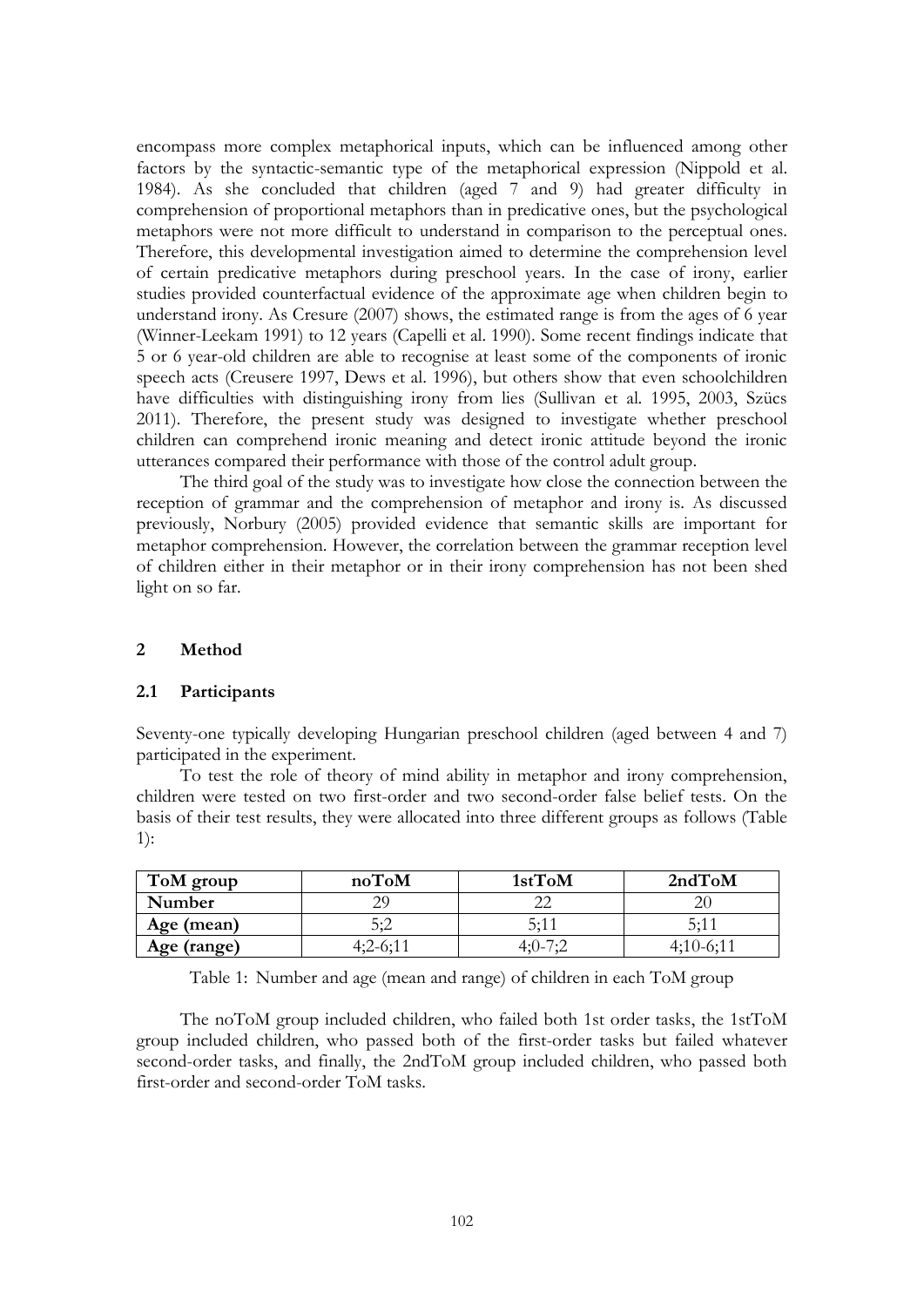To investigate the role of age, children were allocated also into three groups based on their ages and, additionally, there was a control group of adults (Table 2).

|             | 4-year-olds | 5-year-olds | 6 and 7-year-olds | Control   |
|-------------|-------------|-------------|-------------------|-----------|
| Number      |             |             |                   |           |
| Age (mean)  |             | 5:6         |                   |           |
| Age (range) | 4:11<br>4:0 |             | $6(0 - 7)$        | $15 - 25$ |

Table 2: Number and age (mean and range; /years;month/) of the children and the control group

## **2.2 Materials**

## **2.2.1 The metaphor and irony comprehension test (Szücs 2014)**

The metaphor and irony comprehension test material of the present study was similar to Happé's test (1993), in which children were read five stories, and after listening to the stories and the metaphorical and ironic utterances they were provided only two choices embedded in question forms:

David is helping his mother make a cake. She leaves him to add the eggs to the flour and sugar. But silly David doesn"t break eggs first − he just puts them in the bowl, shells and all! What a silly thing to do! When mother comes back and sees what David has done, she says: Metaphorical expression: *Your head is made out of wood!* Question: *What does David's mother mean? Does she mean David is clever or silly?* Just then father comes in. He sees what David has done and he says: Ironic expression: *What a clever boy you are, David!* Question: *What does David's father mean? Does he mean David is clever or silly?* (Happé 1993: 119)

As it can be seen, the word "silly", which is the correct answer in both cases, appears twice in the story explicitly. In addition, there are only two possible answers, and the metaphorical answer possibilities are not the literal and the metaphorical ones, but the metaphorical one and its opposite. These factors, namely a less explicit story content as well as the number and type of possible answers, motivated the modification in the test material of the present study in order to reduce the effortlessness of the test and the possibility of providing correct answers by chance.

As a result, the present test consisted of five short stories, each one illustrated with four pictures to reduce overloading the memory capacity. Each story had both a metaphorical and an ironic ending. The metaphorical utterances were various regarding their frequency: three of them were quasi perceptual-predicative metaphors in nonexisting word forms in Hungarian, and further two were psychological-predicative familiar, but rarely used, metaphorical expressions. The ironic utterances were not frozen phrases and were also never or rarely used. The frequency and occurrence of these metaphorical and ironic utterances was checked in the Hungarian National Corpus (Váradi 2002).

After listening to a story, the participating children were asked what the story characters meant by their metaphorical and ironic utterances. They were not required to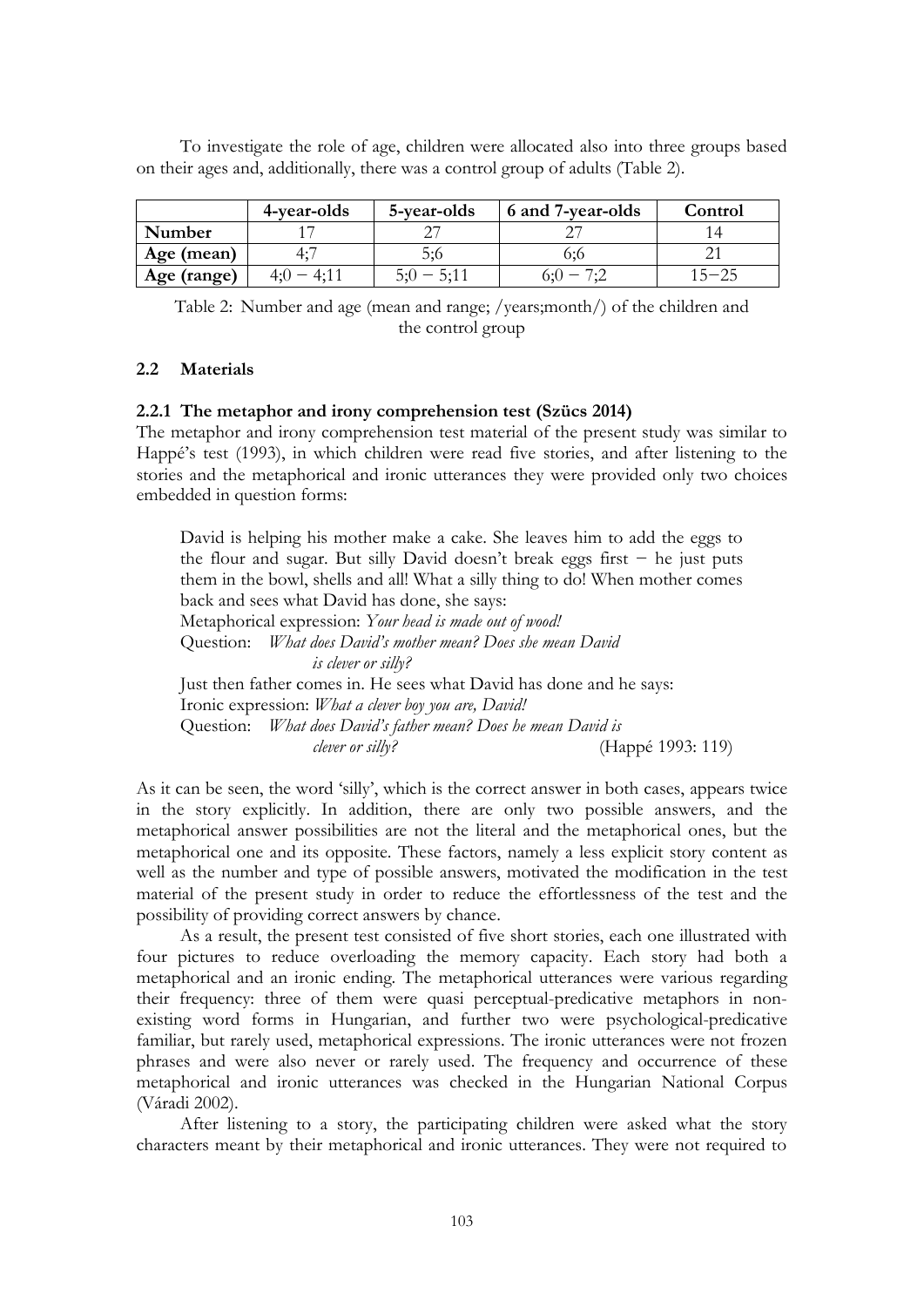answer own their own but they had to choose an answer from a multiple-choice task which contained the correct metaphorical/ironic answer, as well as a literal one, and an irrelevant but plausible one.

The children were tested individually in a quiet room.

*An example of the test:*

*Story*: Katie was helping her mother make cookies. After kneading the dough they put it in the oven, and went out to the garden to play. Unfortunately, the cookies stayed in the oven for too long, and were burnt.

The mother said:

- Metaphorical utterance: *These became stone cookies.*
- Test question: *Why did the mother say that? What were the cookies like?*
- Possible answers:
	- the cookies were made of stone (literal answer)
	- the cookies were hard (metaphorical answer)
	- the cookies were sweet (irrelevant answer)

*Story* (continued): Later the father came home, saw the cookies and said:

- Ironic utterance: *What soft cookies!*
- Test question: *Why did the father say that?*
- Possible answers:
	- He thinks that the cookies are soft (literal answer)
	- He wants to deceive the mother (irrelevant answer)
	- He expresses in a funny way that the cookies are hard (ironic answer)

## **2.2.2 False belief tests**

The most established method of assessing the Theory of Mind is the false belief test.

## *First-order false belief tests*

The first-order false belief tests establish whether a child can attribute a false belief to a story character or to another person. To make the correct prediction, the child must be able to look beyond or inhibit his/her own knowledge of reality and appreciate the false belief of the other person instead.

In this experiment two well-known tests were used:

- the Sally and Anne test (Baron-Cohen et al.1985, 1986), which is based on the transference paradigm, and
- the Smarties test (Hogrefe, Wimmer & Perner, 1986), which is based on the false content paradigm.

Performing both first-order false belief tests successfully was required to be allocated into 1stToM group.

## *Second-order false belief tests*

The second-order false belief tests are more complex and require a child to attribute a story character a false belief about another person's belief.

To reduce the effects of test complexity, two simpler, shorter and more comprehensible tests were used, such as: the Birthday test (Herold 2005) and the Robot test (Coull, Leekam and Bennett, 2006), which are based on the transference paradigm. Both of them were illustrated with pictures to support the understanding of the story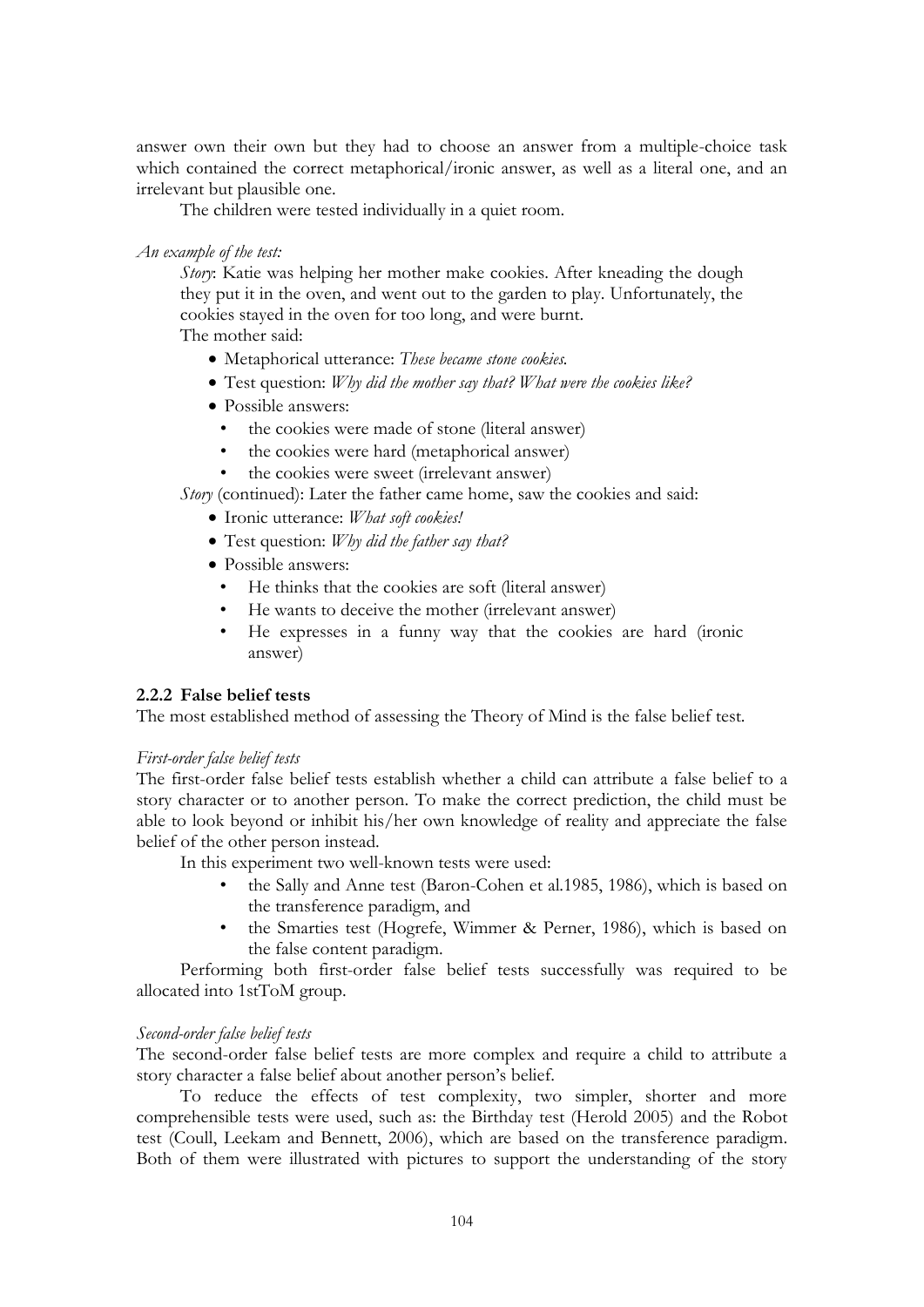content. Performing both first-order and both second-order false belief tests successfully was required to be allocated into 2ndToM group.

## **2.2.3 The Test for Reception of Grammar**

The standardised TROG test (Bishop 1983, adapted by Lukács−Rózsa 2012) is an individually administered, multiple-choice test designed to assess grammar comprehension of Hungarian grammatical contrasts marked by inflection, function words, word order etc.

It is appropriate for children aged 4 to 13 years and a very good tool, because no expressive speech is required, thus the participants" performance is not influenced by their verbal skills.

The original English test consists of 80 items (in 20 blocks of 4 items), but the standardised Hungarian version includes only 18 blocks (with 72 items), because structures measured reception of passive and gender are irrelevant in Hungarian. Each block assesses the child's comprehension of a specific type of grammatical contrast (e.g. nouns, verbs, negative, singular/plural, and relative clause, etc.). In each item the subject is required to select from an array of pictures and point to the one that corresponds to a word order or grammatical construction spoken by the tester. A block is passed only if the child responds correctly to all 4 items. The scores were counted according to the number of blocks successfully processed.

## **2.3 Results**

# **2.3.1 Results: The role of ToM in metaphor comprehension**

Our initial hypothesis, based on Happé"s (1993) prediction was that the percentage of the 1stToM group"s correct answers would be significantly higher than those of the noToM group.



Figure 1:The proportion of correct answers of metaphor in each ToM group

The results can be seen graphically depicted in Figure 1. The percentage of the correct responses was relatively high in both ToM groups. In addition, the noToM (70%) and the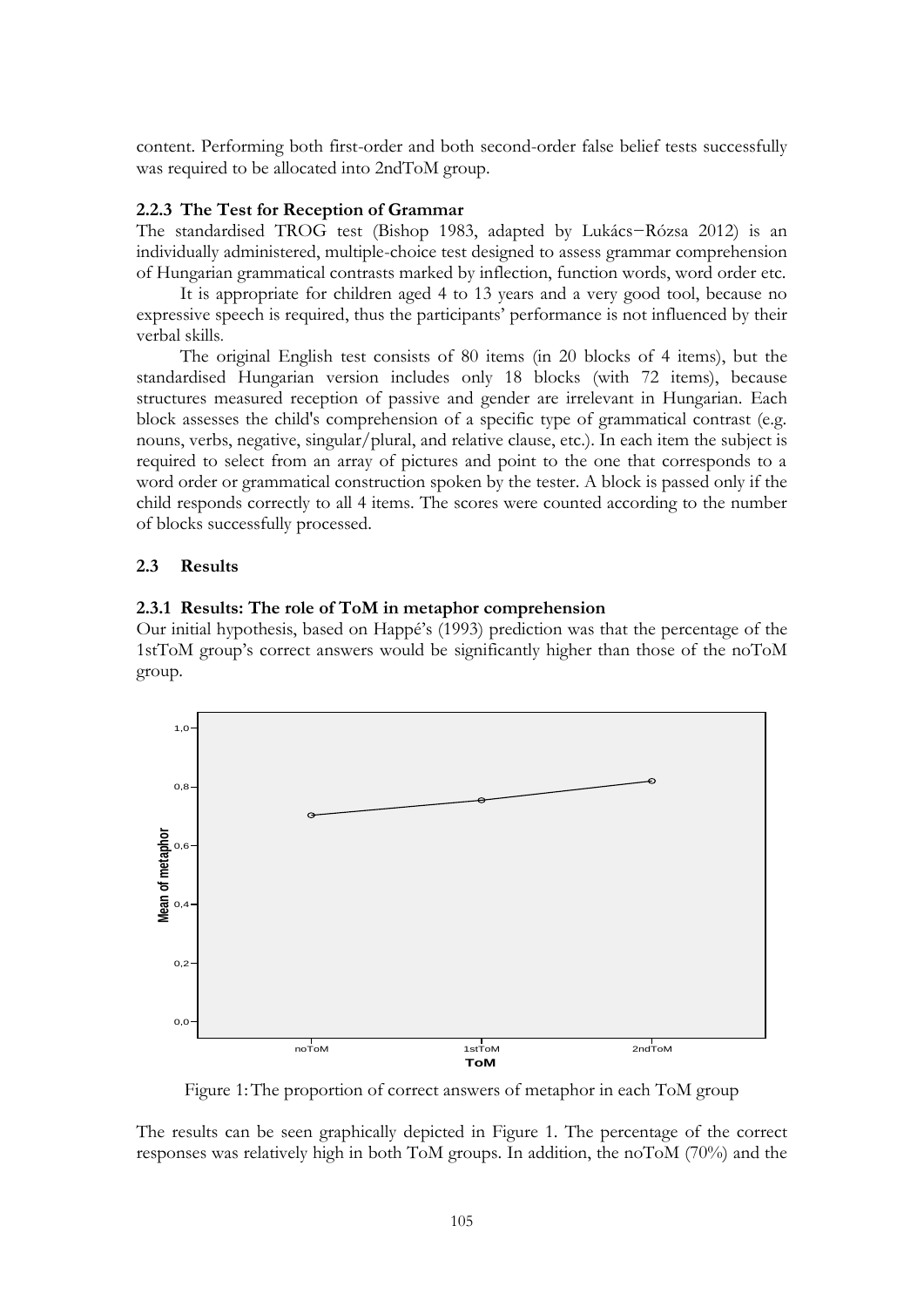1st ToM (75%) groups were close to each other. A bit higher percentage is found only in the 2ndToM group (82%).

As data was not normally distributed, the non-parametric Kruskal-Wallis Test was used to compare the difference among the groups. The analysis showed no difference among the metaphor results of the ToM groups  $(X^2=3.562; p=0.168)$ .

## **2.3.2 Results: The role of ToM in irony comprehension**

The original hypothesis was that the proportion of the 2ndToM group' answers would be significantly higher than those of the 1stToM group.



Figure 2:The proportion of correct answers of irony in each ToM group

The results can be seen graphically depicted in Figure 2. The percentage of the correct responses was much lower in each ToM group than in the case of metaphor comprehension (and in Happé"s study). The scores were similar in the 1stToM (40%) and the 2ndToM (37%) groups.

As in the case of metaphors, the non-parametric Kruskal-Wallis Test was used to compare the difference among the groups. The analysis showed no difference among the irony results of the ToM groups  $(X^2=2.21; p=0.331)$ .

Because of the low level of the performances, One-Sample Test was run to compare whether the results of each group are below chance level. The analysis showed that the mean percentages are significantly below chance level in each group (noToM: *t*(28)=-1.96; *p*=0.06; 1stToM: *t*(21)=0.899; *p*=0.379; 2ndToM: *t*(19)=0.51; *p*=0.616).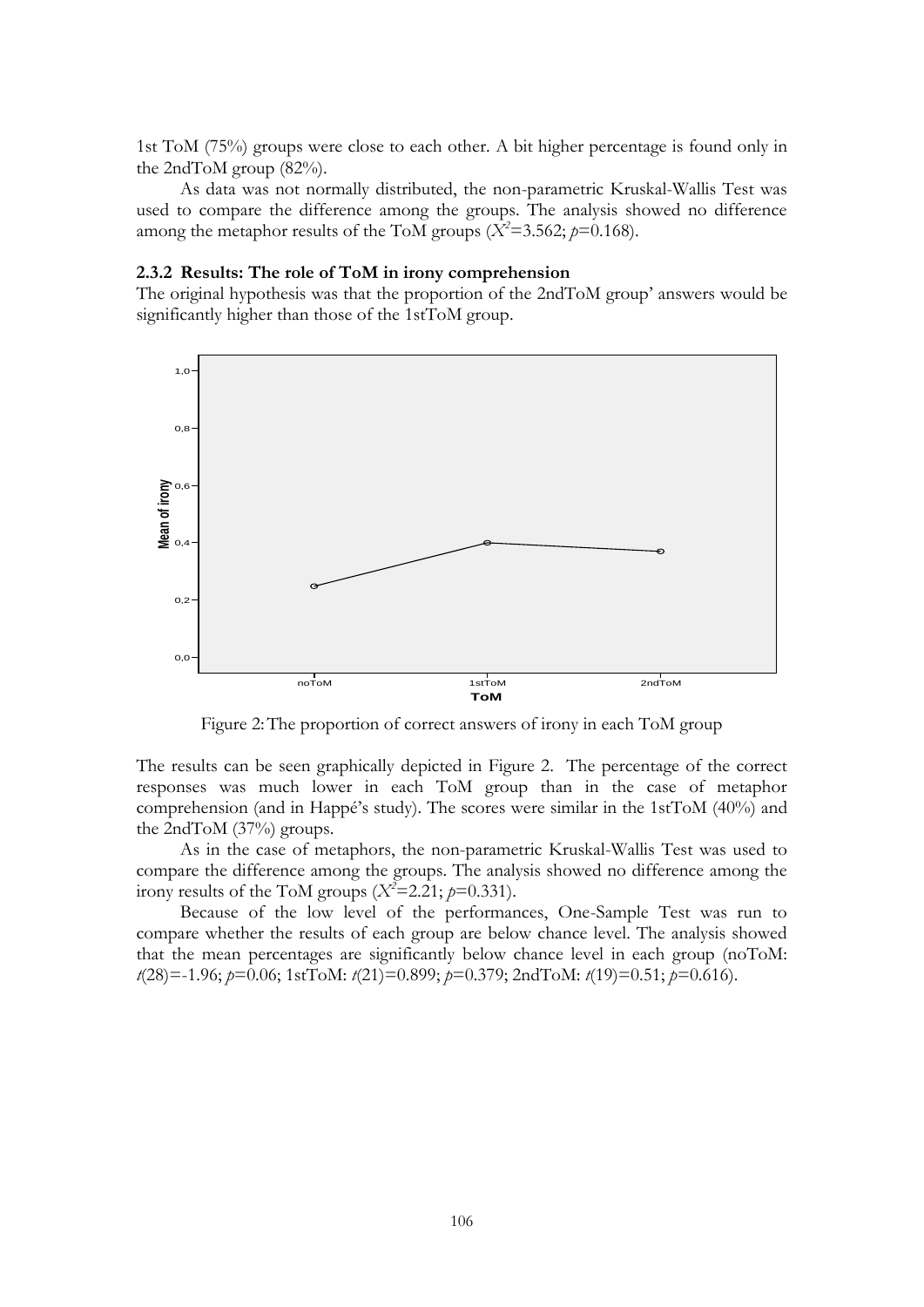**The analysis of the incorrect answers in the case of irony**



Figure 3:Percentage of the literal and the irrelevant answers in each ToM group (with the total number of incorrect answers)

The incorrect answers are more frequent in the case of irony than in the case of metaphor  $(noTom: 75\%, 1<sup>st</sup>ToM: 60\%, 2ndToM: 63\%).$ 

As shown in Figure 3., the irrelevant (deceiving) answers are the most dominant error types: if the total number of incorrect answers is 100%, the percentages of irrelevant answers are 83% in the noToM group, 69% in the 1stToM group and 74% in the 2ndToM group.

To analyse the difference among the groups regarding their irrelevant answers, the non-parametric Kruskal-Wallis Test was used. The analysis showed no difference among the deceiving answers of the ToM groups  $(X^2=1.294; p=0.524)$ .

|  |  |                                                             | 2.3.3 Results: The role of age in metaphor and irony comprehension |
|--|--|-------------------------------------------------------------|--------------------------------------------------------------------|
|  |  | The descriptive statistical results can be seen in Table 3. |                                                                    |

|                                  | 4-year-olds | 5-year-olds | 6 and 7-year-olds | Control |
|----------------------------------|-------------|-------------|-------------------|---------|
| Metaphor $(\%)$                  |             |             |                   |         |
| Irony $\left(\frac{0}{0}\right)$ |             | າເ<br>ىت    |                   |         |



There is an increasing tendency in the case of metaphor comprehension. However, the irony performance of the children in each group is really close to each other and there is a large gap between the performance of the control group and all three children groups.

To analyse data statistically, the non-parametric Kruskal-Wallis Test was used to compare the difference among the age-groups. The analysis showed significant difference among either the metaphor  $((X^2=28.723; p<0.001)$  or the irony results  $(X^2=35.549;$ *p<*0.001) of all age-groups.

Because of the low level of the irony performances (except of the control group), One-Sample Test was run to compare whether the results of each group are under chance level. The analysis showed that the mean percentages are significantly under chance level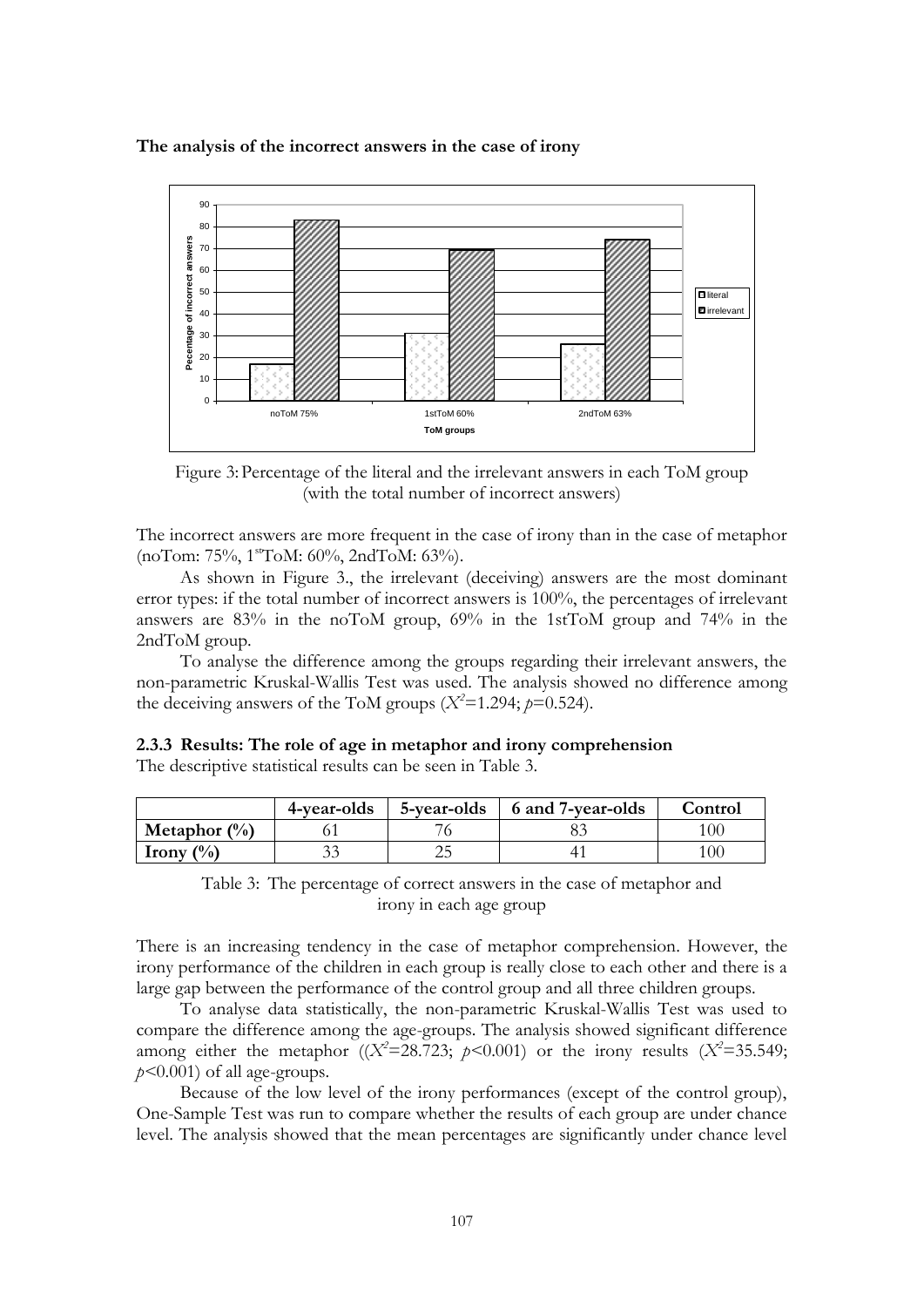in each age-group (4-year-olds: *t*(16)=-0.009; *p*=0.993; 5-year-olds: *t*(26)=-1.324; *p*=0.197; 6-7-year-olds: *t*(26)=1.184; *p*=0.247).

A more detailed comparison of age-groups designed with the post hoc test of the Oneway ANOVA (Table 4) shows which groups are significantly different from the others regarding metaphor and irony. To control the developmental process, only the contrast between neighbour groups was taken into account (e.g. 4-year-olds" performance was compared only with that of the 5-year-olds').

|                   | Metaphor |         |         | Irony |         |         |
|-------------------|----------|---------|---------|-------|---------|---------|
| Age-groups        |          | $6 - 7$ | Control |       | $6 - 7$ | Control |
| 4-year-olds       | ∗        | -       |         | ns    |         | -       |
| 5-year-olds       |          | ns      |         |       | ∗       | -       |
| 6 and 7-year-olds |          |         | **      |       |         | $***$   |

Table 4: Metaphor and irony comprehension according to age groups (ns: no significance,  $\ast: p \leq 0.05$ ,  $\ast \ast: p \leq 0.01$  significance, -: not relevant)

Regarding metaphor comprehension, there is a step by step development. The fiveyear-olds" performance is significantly better than that of the four-year-olds. However, the six- and seven-year-old children"s performance does not differ significantly from the performance of the 5-year-olds, but it differs from the adult control group"s performance.

These findings suggest that there can be once a great leap in metaphor comprehension between the ages of four and five, and also further major ones later during the school years.

In the case of irony comprehension, there is an unexpected result, namely the percentage of four-years-olds is higher than those of five year-olds, but this difference is not statistically significant. On the other hand, the difference between the performance of five-year-olds and 6−7 year-olds seems to be significant, but the comprehension of all groups is also under chance level in reality. In contrast, there is a sharp rise between the chance levelled performance of 6 and 7 years old children (41%) and that of the control group (100%), which is significantly better than the former one. These results indicate that irony comprehension begin to improve after the preschool years.

## **2.3.4 Results: The role of grammar reception**

In order to examine the connection between the reception of grammar and the comprehension of metaphor and irony, the correlation between the right blocks of TROG test and the percentage of the correct answers of metaphor and irony was calculated with Pearson Correlation statistic probe.

The correlation between metaphor comprehension and the reception of grammar was found statistically significant  $(r_{\text{metaphor}}=0.350; p=0.003)$ . However, irony comprehension did not correlate with the reception of grammar  $(r_{\text{irony}}=-0.131; p=0.277)$ . These finding suggest that the relation to grammar reception is different in the case of the two nonliteral forms.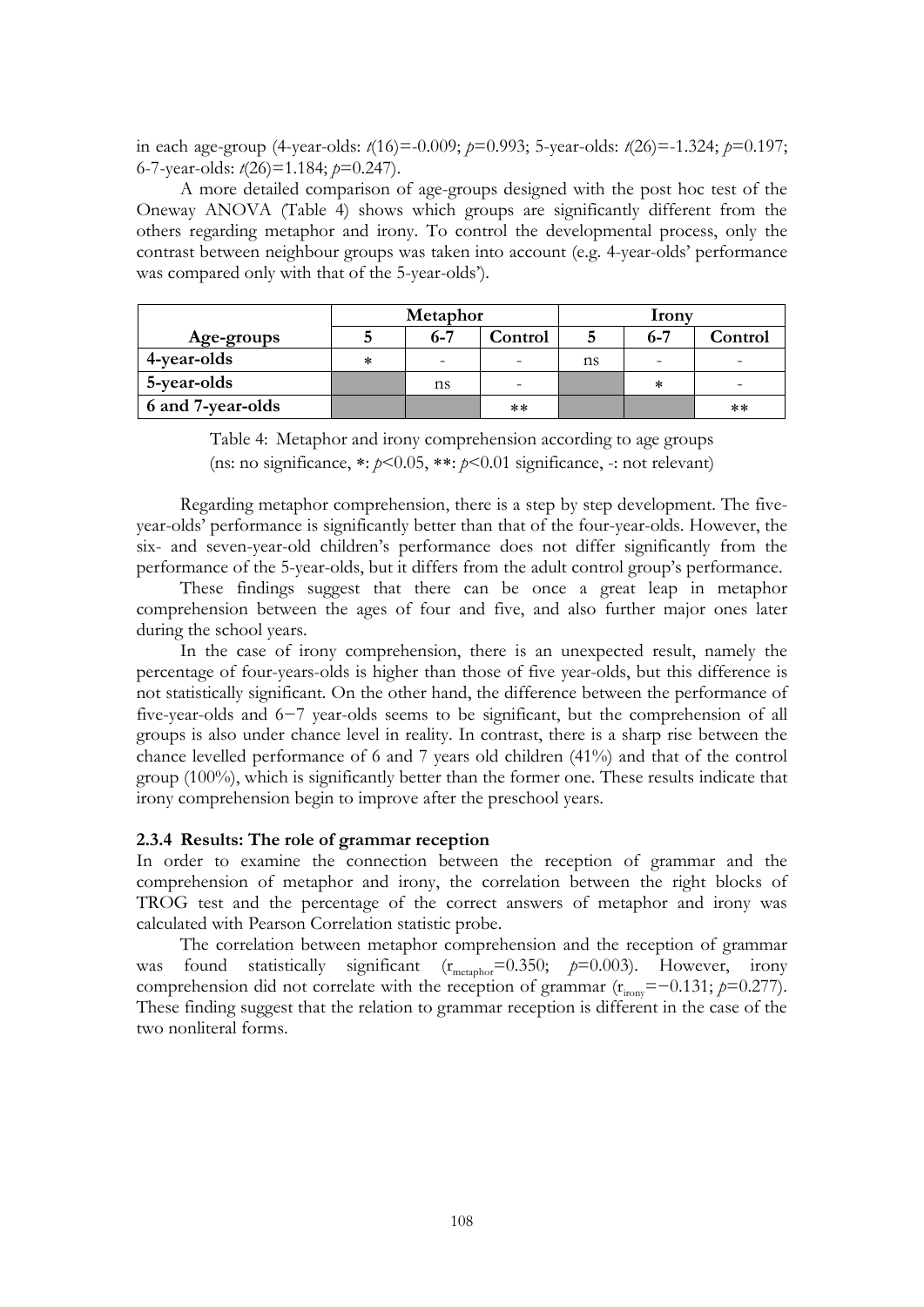## **3 Discussion**

Concerning the role of the Theory of Mind, we predicted that the comprehension of metaphors requires first-order ToM ability and irony requires second-order theory of mind ability in typically developing children.

However, these predictions were not confirmed. In the case of metaphor, the 1stToM group was not more successful in metaphor comprehension than the noToM group, as the difference between the two groups was not significant. In addition, both groups had a relatively high performance in metaphor understanding.

The results of the present study are only partially consistent with Norbury"s (2005) findings. Both results showed that the noToM and the 1st ToM groups do not differ significantly from each other at all. The difference between the two results is that children with communication impairments had deficits with metaphor comprehension regardless of their theory of mind level in Norbury"s (2005) study. Therefore, she concluded that the first-order ToM is not sufficient for understanding metaphors in the case of atypically developing children. In contrast, in the present study the children developing typically did not have difficulties with metaphor comprehension, because the noToM group already had nearly as high scores as the 1stToM group in the metaphor test. Therefore, the present study suggests that metaphor comprehension can precede 1st order ToM in children developing typically. The different types of inconsistency led to the conclusion that the relationship between metaphor comprehension and the first-order Theory of Mind level is at least less robust (as Wilson concluded 2013: 44) or might not be seen (in line Langdon et al. 2002).

In the case of irony, the 2ndToM group had similar scores to the 1stToM group on the irony comprehension test, the difference between the two groups was not significant. It should be noted, that the ironic scores in the present study were much lower than those in the case of metaphor comprehension or those in Happé's (1993) irony test.

One possible explanation for this result can be that children had to understand not only the ironic meaning but the ironic attitude as a whole in the present study. As discussed by Szücs (2011), schoolchildren are able to understand that the intended meaning is not relevant in the context or in the situation but they cannot recognise the speaker's ironic attitude behind the utterance, and mostly they do not understand or misunderstand the ironic utterances. That is why they could have difficulties with recognising the ironic meaning and attitude as a whole; their responses were nearly at a chance level. The percentage of incorrect answers is much higher in the case of irony as in the case of metaphor in each ToM group.

The present findings are consistent with other earlier findings (Sullivan et al. 1995, 2003, Winner 1997) concerning the error pattern. The findings reported here also suggest that typically developing children, who are able to detect that the sentence meaning of the ironic utterance is not relevant in the context, tend to misunderstand the intention of the speaker and to choose systematically deceiving answers instead of ironic answers. Children confront a discrepancy between the reality and the recognition of the falsehood when they hear an ironic expression. Resolving this discrepancy, they try to attribute an intention to the speaker, which can be plausible and familiar for them. As they do not have any experience about the ironic use of language at these ages, they judge the ironic utterances as ones containing some kind of falsehood, such as a lie. Therefore, our conclusion is that the main problem of preschool children is the absence of metapragmatic awareness about ironic use of language (Szücs & Babarczy 2014), which may improve at the beginning of the school years.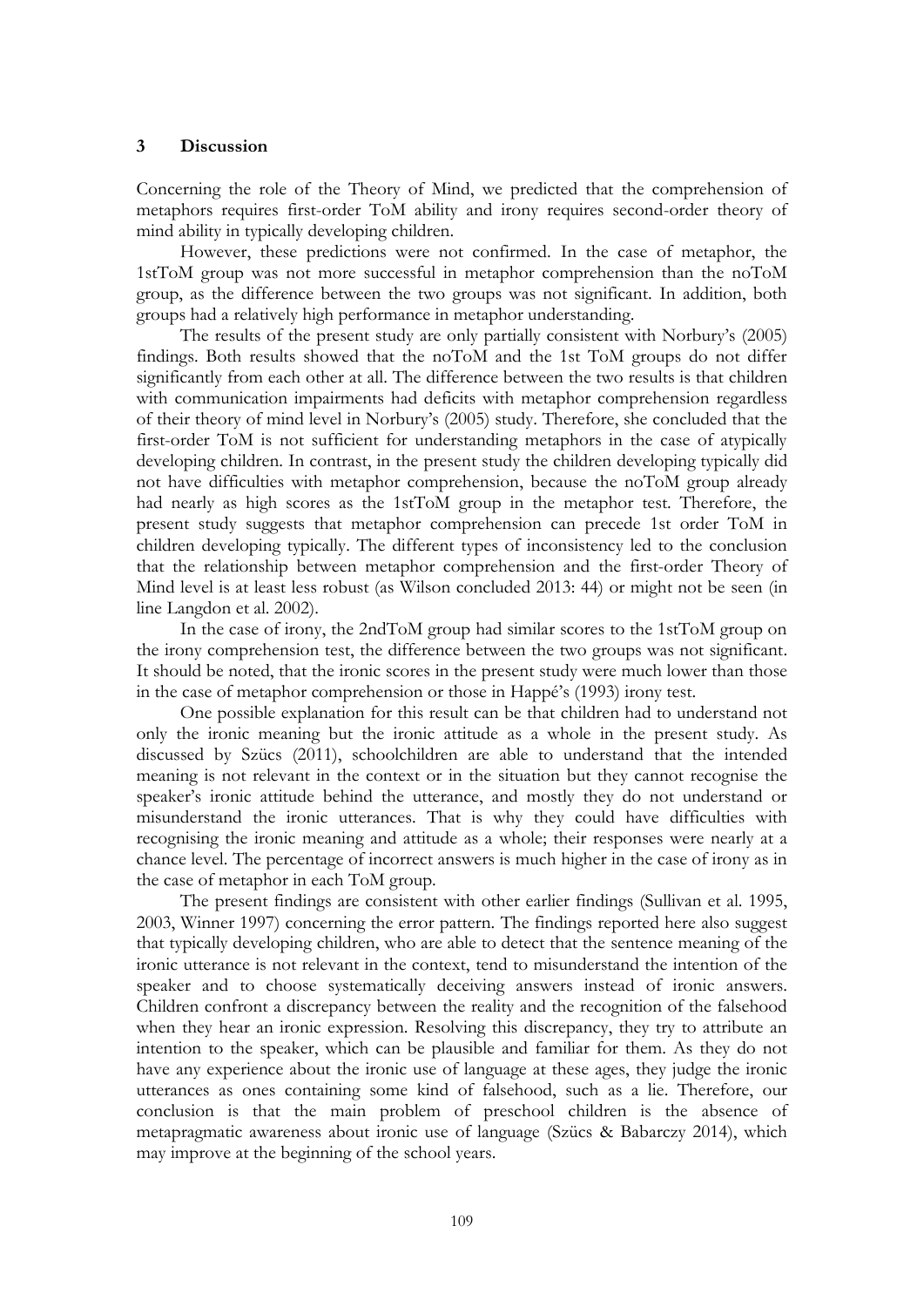Regarding the theory of mind necessary to irony comprehension, our findings are in keeping with Sullivan and her colleagues' results (1995). They concluded that the secondorder mental state knowledge precedes the ability to distinguish between lies and ironic jokes by some years in children developing normally. Present findings also suggest that the second-order ToM ability alone is not sufficient to ensure better irony comprehension.

In summary, contrary to the expectations, the relationship between the theory of mind level and the comprehension of the two nonliteral language forms may not be so close in typically developing children.

In the second analysis, the role of the age was reported, which was motivated by the question whether the role of age would be more or less important than the role of Theory of Mind.

Although the four-year-olds" performance was relatively high, the five-year-olds were significantly better in metaphor comprehension. However, their performance was similar to 6 and 7 years olds', whose understanding was significantly lower than the control group's. These findings showed a constant, step by step increase in metaphor comprehension in these ages.

On the other hand, the irony comprehension of the children in each group was much lower than the control group"s. Although there was a significant difference between the five-year-olds and the six- and seven-year-olds, the percentage of the latter ones" correct answers was only around 40%, also below chance level.

These findings suggest that the development of irony comprehension just begins at around the age of 6 and 7, but generally the children at this age have difficulty distinguishing ironic utterances from deception yet, so their performances are at a chance level. Therefore, we can conclude that the sensitivity to irony may increase in school years.

To sum up, the most important finding here might be that the role of the age seems to be more important than the role of the Theory of Mind, because the difference among groups was significant only in the former condition. That means, that the ages of typically developing children can predict their metaphor and irony comprehension level rather than their Theory of Mind level.

In the third part of the study, the correlation between reception of grammar and comprehension of the two nonliteral forms was investigated. Our hypothesis was that the reception of grammar, which is involved in general language abilities of children, would influence their metaphor and irony comprehension as well.

The present findings partially confirmed our hypothesis. Metaphor comprehension significantly and moderately correlated with the grammar understanding. Therefore, the level of children"s grammar reception seems to have a role in metaphor understanding, that means, better grammar knowledge can be followed by better metaphor skills. This result is in line with Norbury"s (2005) findings which provided evidence that semantic skills particularly and also the language ability in general are important factors for metaphor comprehension. Moreover, these findings are consistent indirectly with Vosniadou"s (1987) approach, which takes into account the linguistic form of the metaphoric expression as a variable affecting children"s metaphor comprehension. Her approach was supported by Nippold and her colleagues" findings (1984), which showed that the syntactic complexity of the metaphor influenced the comprehension level of the children; the proportional metaphors were more demanding than the predicative ones for children. These findings also implied that the greater complexity of any kind of structure can be a difficulty for children, whose language knowledge is not completely developed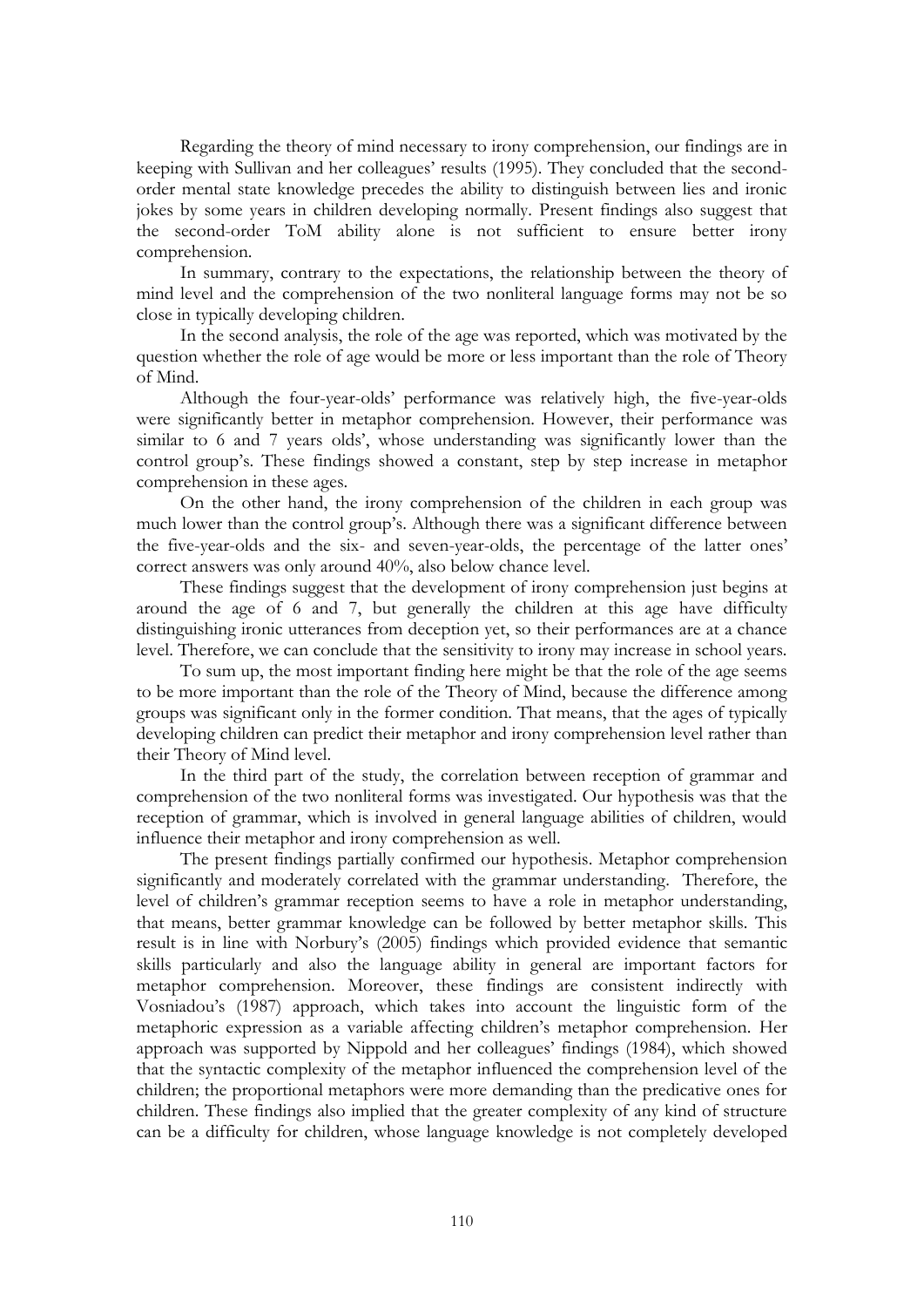yet at these ages, that is to say, their better syntactic and also general grammar skills can evoke their metaphor understanding.

However, the present findings can show only the correlation between the two phenomena, the role of any inter-participant variables, namely mental age, IQ or other social-cognitive factors, which might have affected this correlation beyond grammar reception, was not taken into account.

On the other hand, the relatively strong connection outlined between metaphor understanding and grammar reception might be the case only the investigated (predicative) subset of metaphors, not taken into consideration either other syntactic groups (proportional) or other aspects (familiarity) of the metaphors, which might be a limitation of the present results.

In contrast with metaphors, irony comprehension did not correlate with reception of grammar, which suggests that grammar understanding cannot be a determining factor in irony comprehension, that is, better grammar knowledge cannot predict a better comprehension level of irony in these ages. As developmental studies on irony comprehension explored its other aspects, such as the role of contextual information, memory, theory of mind, intonation and facial expression (Creusere 2007), while at the same time the role of children"s language abilities have not been observed, this result neither contradicts nor supports earlier empirical findings. However, it can support Winner's (1997) theoretical statement that irony comprehension is a social-analytic task, in which the recognition of the speaker's belief is essential to the correct interpretation, because children have difficulties not with the understanding of the sentence meaning, which depends on language comprehension, but with the recognition of ironic attitude.

## **4 Conclusion**

The present findings reported here have shown a loose connection between theory of mind level and metaphor and irony comprehension in typically developing children. Metaphor understanding can precede first-order ToM ability and second-order ToM ability is not sufficient to ensure better irony comprehension. Therefore, these results have not provided evidence in support of Happé's original claims.

However, the age of children can be a better predictor of their performance in metaphor and irony comprehension. There is a sharp rise at the age of five in metaphor comprehension, but irony comprehension begins only approximately one or two years later.

The reception of grammar has been found closely related to metaphor comprehension, but irony comprehension has not correlated with it, either.

These findings suggest that the comprehension of the two phenomena may require different cognitive and language abilities: metaphor comprehension may rather be connected to language abilities, whereas irony comprehension, as it is a more difficult task to interpret in a correct way, may require other pragmatic or metapragmatic skills. However, it would be interesting and fruitful to explore the implications of the present findings for a greater subset of metaphorical and ironic expressions.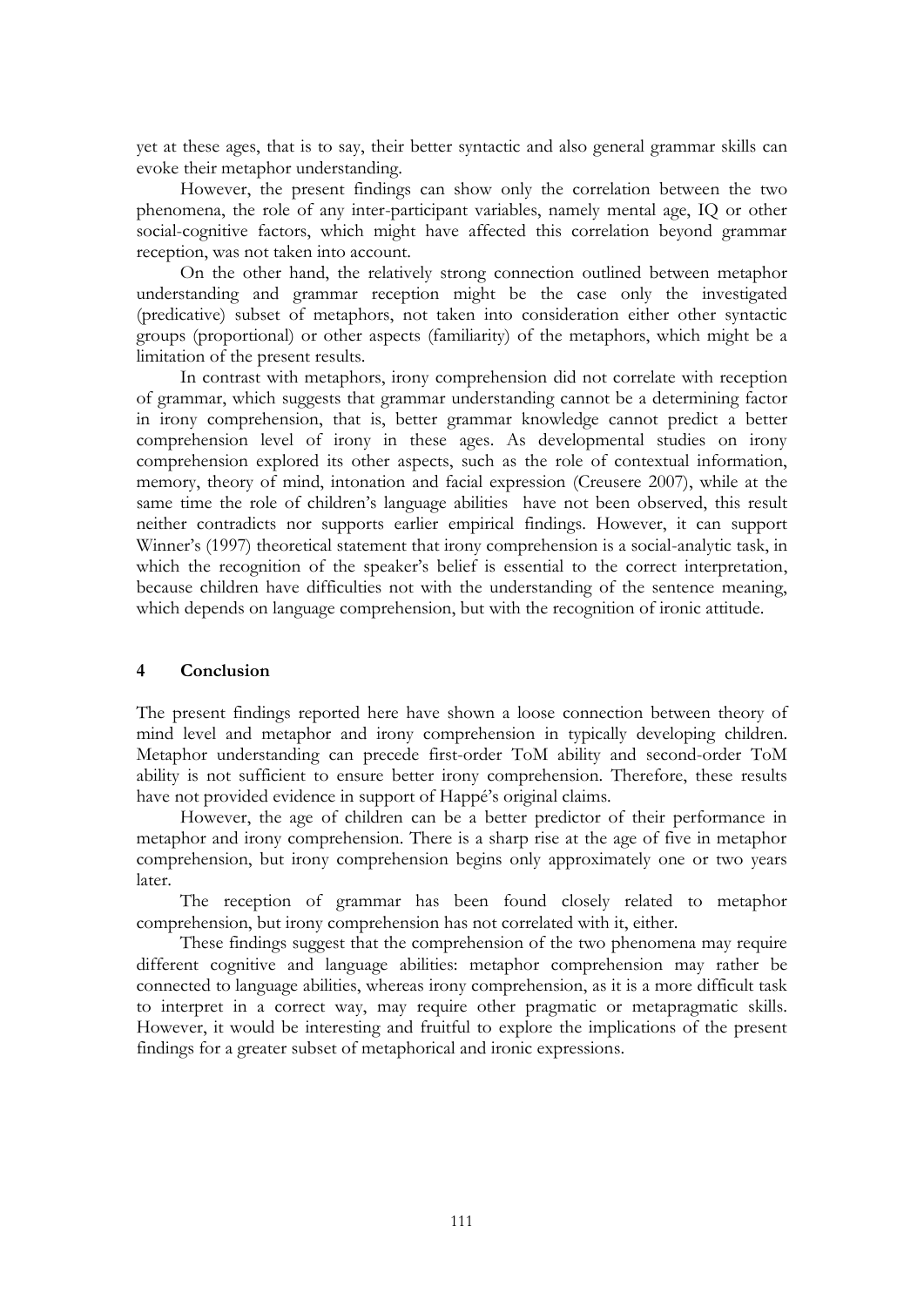## **References**

- Baron-Cohen, Simon, Leslie, Alan M., & Frith, Uta. 1985. Does the autistic child have a "theory of mind"? *Cognition* 21. 37–46.
- Baron-Cohen, Simon, Leslie, Alan M., & Frith, Uta. 1986. Mechanical, behavioral and intentional understanding of picture stories in autistic children. *British Journal of Developmental Psychology* 4. 113– 125.
- Billow, Richard M. 1975. A cognitive developmental study of metaphor comprehension. *Developmental psychology* 11.4. 430 – 445.
- Bishop, Dorothy. 1983. (adapted by Lukács Ágnes, Győri Miklós & Rózsa Sándor. 2012) *Test for the Reception of Grammar* (TROG).
- Capelli, Carol A., Nakagawa, Noreen, Madden, Cary M. 1990. How children understand sarcasm: The role of context and intonation. *Child Development* 61. 1824–1841.
- Coull, Greig J., Leekam, Susan R. & Bennett, Mark. 2006. Simplifying Second-order Belief Attribution: What facilitates Children"s Performance on Measures of Conceptual Understanding? *Social Development* 15/3. 548–563.
- Creusere, Marlena A. 1997. The conceptual underpinnings of children"s understanding of ironic speech acts. Poster session presented at the biennial meeting of the Society for Research in Child Development, Washington, DC.
- Creusere, Marlena A. 2007. A Developmental Test of Theoretical Perspectives on the Understanding of Verbal Irony: Children"s Recognition of Allusion and Pragmatic Insincerity. In Gibbs, R. and Colston, R. (eds.) *Irony in Language and Thought,* 409–424. New York, London: Lawrence Erlbaum Associates, Taylor & Francis Group.
- Dews, Shelly., Winner, E., Kaplan, J., Rosenblatt, E., Hunt, M., Lim, K., et al. 1996. Children"s understanding of the meaning and functions of verbal irony. *Child Development* 67. 3071–3085.
- Grice, H. Paul. 1975. "Logic and conversation". In Peter Cole−Jerry Morgan (eds.) *Syntax and semantics 3. Speech acts,* 41–59. New York: Academic Press.
- Happé, Francesca G.E. 1993. Communicative competence and theory of mind in autism: A test of relevance theory. *Cognition* 48. 101−119.
- Herold, Róbert 2005. *Mentalizációs deficit szkizofréniában* [*Mentalising deficit in schizophrenia*] University of Pécs, PhD dissertation.
- Hogrefe, Juergen G., Wimmer, Heinz & Perner, Josef. 1986. Ignorance versus false belief: A developmental lag in attribution of epistemic states. *Child Development* 57. 567–582.
- Langdon, Robyn, Davies, Martin, Coltheart, Max. 2002. Understanding minds and understanding communicated meaning in schizophrenia. *Mind and Language* 17. 68−104.
- Nippold, Marilyn A. 1998. *Later language development* (2nd ed). Austin, Texas: PRO-ED
- Nippold, Marilyn A., Laurence B. Leonard, and Robert Kail. 1984. Syntactic and conceptual factors in children's understanding of metaphors. *Journal of Speech, Language, and Hearing Research* 27.2. 197– 205.
- Norbury, Courtenay Fraser. 2005. The relationship between theory of mind and metaphor: Evidence from children with language impairment and autistic spectrum disorder. *British Journal of Developmental Psychology* 23. 383−399.
- Perner, Josef & Wimmer, Heinz. 1985. 'John thinks that Mary thinks that...' Attribution of secondorder beliefs by 5–10 years old children. *Journal of Experimental Child Psychology* 39. 437−471.
- Premack, David & Woodruff, Guy. 1978. Does the chimpanzee have a theory of mind? *Behavioural and Brain Sciences* 4. 515−526.
- Schnell, Zsuzsanna. 2007. Metaphor processing and the acqusaition of idioms: a mentalistic model. *Acta Lingustica Hungarica* 54.1. 73−104.
- Sperber, Dan & Wilson, Deirdre. 1995. *Relevance: communication and cognition*. Cambridge, MA: Harvard University Press.
- Sullivan, Kate, Winner, Ellen & Hopfield, Natalie. 1995. How children tell a lie from a joke: The role of second-order mental state attributions. *British Journal of Developmental Psychology* 13. 191–204.
- Sullivan, Kate, Winner Ellen & Tager-Flusberg Helen. 2003. Can adolescents with Williams Syndrome tell the difference between lies and jokes? *Develeopmental Neuropsychology* 23. 1&2. 85−103.
- Szücs, Márta. 2014. A tudatelmélet és a nyelvtani megértés szerepe a metafora és az irónia interpretációja során óvodáskorban [The role of theory of mind and grammar reception in